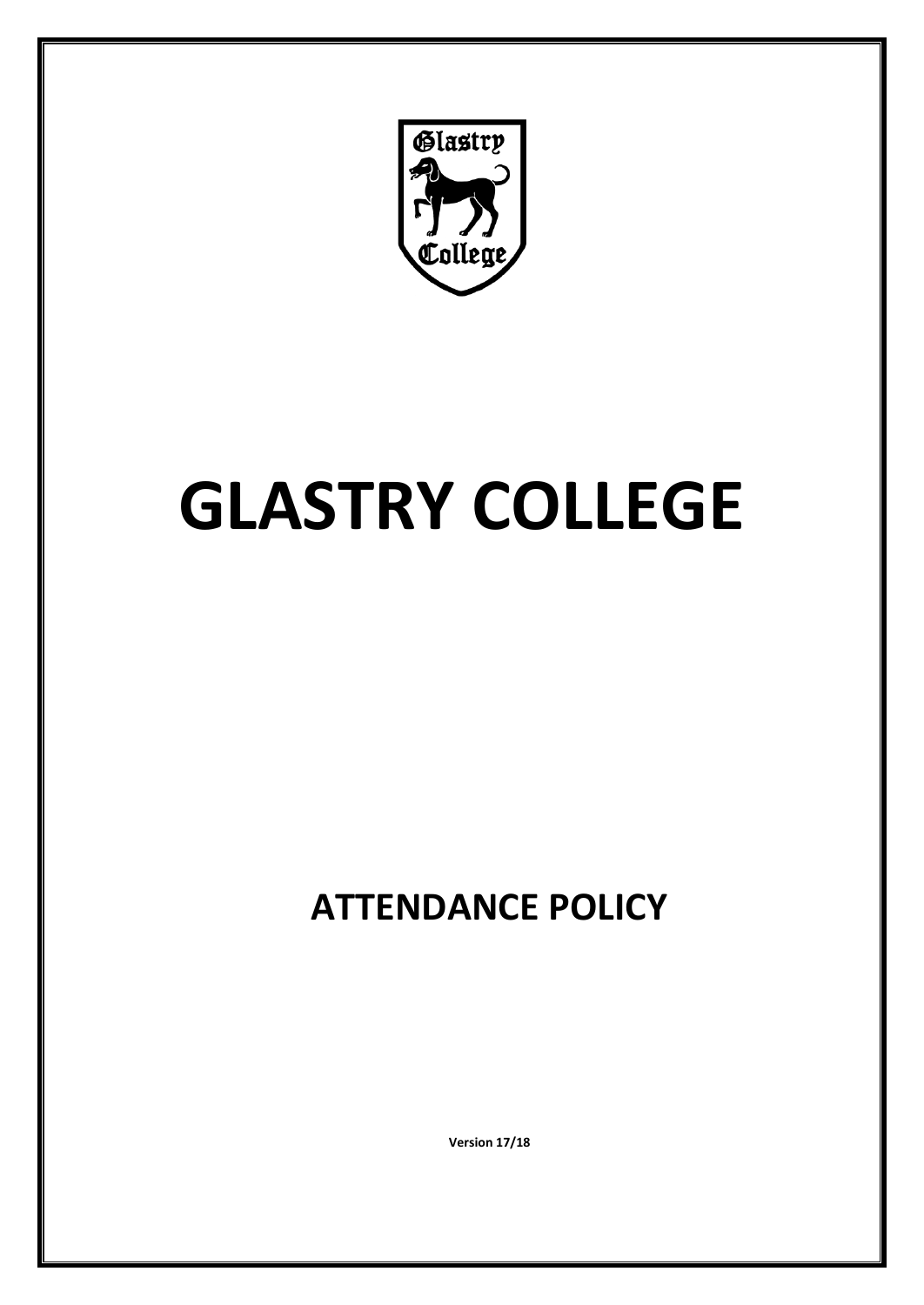### **ATTENDANCE POLICY**

#### *Mission Statement*



*"To support, guide and equip each young person to reach their full potential as learners, their aspirations as individuals, and to be happy, resilient and successful in life."*

#### *Enrich, Empower, Excel*

*Enrich through Learning Empower to Succeed Excel in Life*

#### **Rationale:**

The Governors and staff of Glastry College are committed to providing a full and effective education for all our pupils to ensure they achieve their full potential in all that they do. We will strive to promote an ethos and culture which encourages good attendance and where each pupil will feel valued and secure. Academic success in school is interdependent with good attendance and pupils will achieve their full potential and be happy members of the school community if they attend school each day. All staff will encourage punctuality and good attendance.

In December 2016, the Department of Education published an 'Improving Pupil Attendance Strategy' which has the theme of 'MISS SCHOOL = MISS OUT'. It clearly outlines that maximising levels of pupil attendance is fundamental in giving our children and young people the best start in life.

The strategy identifies four key themes that underpin a successful approach to managing pupil attendance. School leadership, early intervention, tailored support and collaboration and engagement – and our college policy reflects this.

#### **Aims:**

Through the establishment of a caring framework as a Rights Respecting School we aim to foster positive attitudes towards education and encourage pupils to value the importance of good attendance and punctuality in line with Article 29 of UNCRC *'The role of education is to encourage children to reach their potential'.* In light of this our focus is:

- To improve the overall attendance of pupils in Glastry College
- To promote good attendance through positive home school relationships
- To recognise good attendance with awards, postcards of congratulation, certificates, and special assemblies
- To provide advice, support and guidance to parents/carers and pupils, in achieving good attendance
- To promote and develop effective working relationships with the College Education Welfare Officer.

#### **The School's Expectations on Attendance:**

To ensure regular attendance and punctuality, Glastry College has the following expectations from pupils and parents: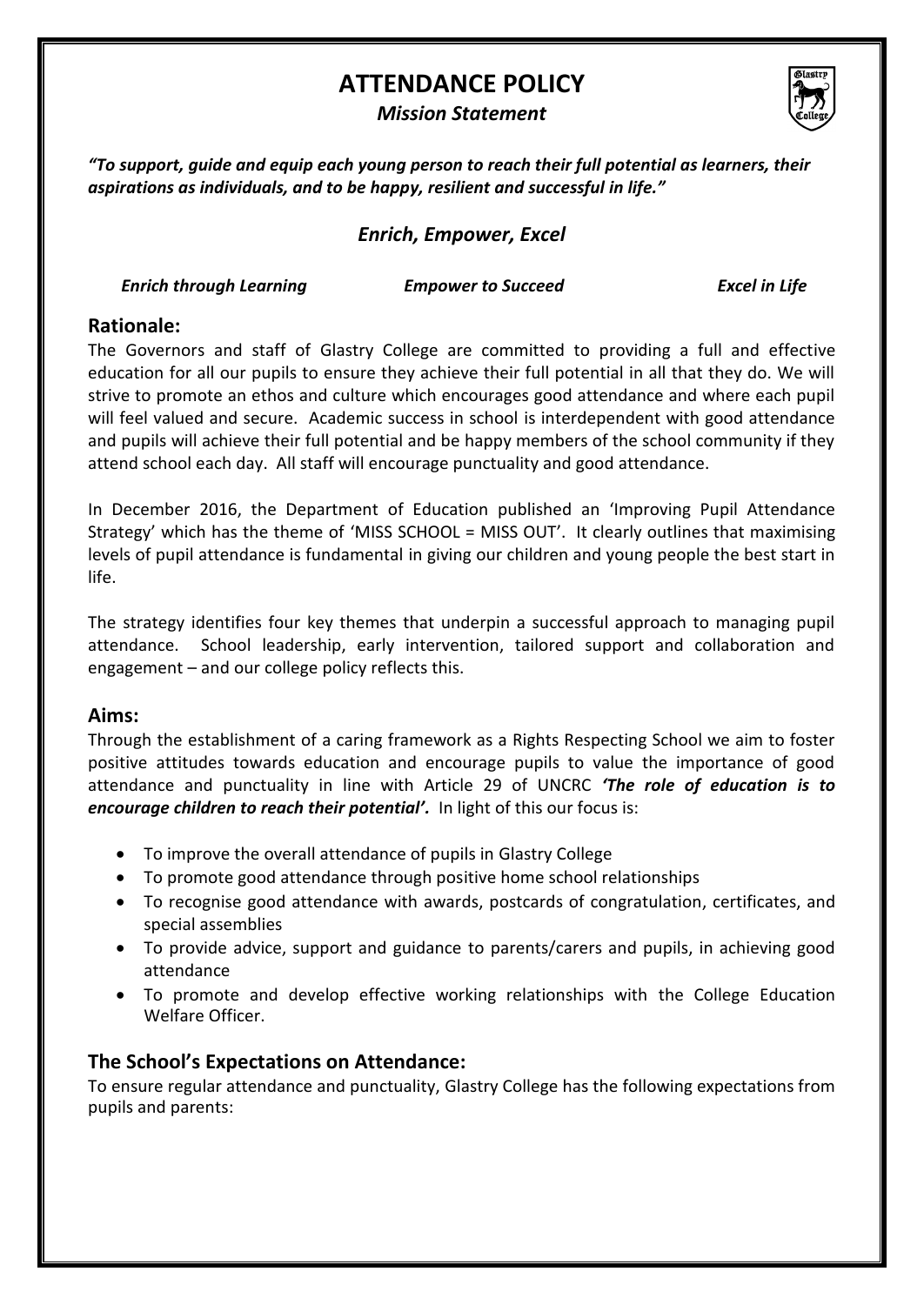#### **Role of Pupil**

Every pupil has a duty to ensure that they attend school every day **and are** punctual.

- To be in school each day and to be on time 9.25 am
- To attend all classes required by their timetable
- To never leave school premises during the day without permission
- To keep a record of attendance in their Homework Diary
- To bring in a note from their parent/carer on the day of their return explaining the period of absence if no contact has been made with the College
- To catch up on all work missed during their absence
- To undertake detention if they neglect any of these responsibilities.

#### **Role of Parent/Guardian**

Parents have a legal requirement to ensure that each child of compulsory school age receives fulltime education and that they attend school regularly. Positive support from parent and a willingness to engage with the College (and other support bodies if necessary) will make a significant contribution towards your children maximising their attendance at school and realising their full educational potential.

Parents should:

- Value the importance of a good education
- Support the school's policy regarding attendance, non-attendance, punctuality and truancy
- Ensure that their child is in school every day and on time
- Contact the office on their child's first day of absence
- Provide a signed note explaining any absence on the day of their child's return
- Provide information to the school if their child will be absent for a prolonged period of time
- Collect work from the school if their child is off for a prolonged period of time
- Take holidays during holiday time and not to book family holidays during term time
- Arrange dental/medical appointments out of school time
- Contact the Year Head or Pastoral Vice Principal if their child is reluctant to attend school

#### **Role of the College**

By reviewing and setting school attendance and targets:

- To record and monitor attendance and punctuality in a consistent way in line with DE guidance (Department of Education Circular 2017/15)
- To develop strategies to encourage good attendance
- To use sanctions which will deter absences and truancy
- To check attendance every lesson
- To operate the School's Truancy Call service for unauthorized absences;
- To contact parents/carers to discuss any attendance concerns (Group Tutor, Head of Year, Pastoral Vice Principal)
- To alert the Education Welfare Officer in the case of on-going absences
- To issue a detention for being truant from school (Head of Year)
- To maintain and check a record of requests for time out of school for appointments
- To provide work for the pupil if he/she will be off for a prolonged period of time (not including unauthorised holidays)
- To provide information on request for a pupil's attendance record to employers and other educational establishments.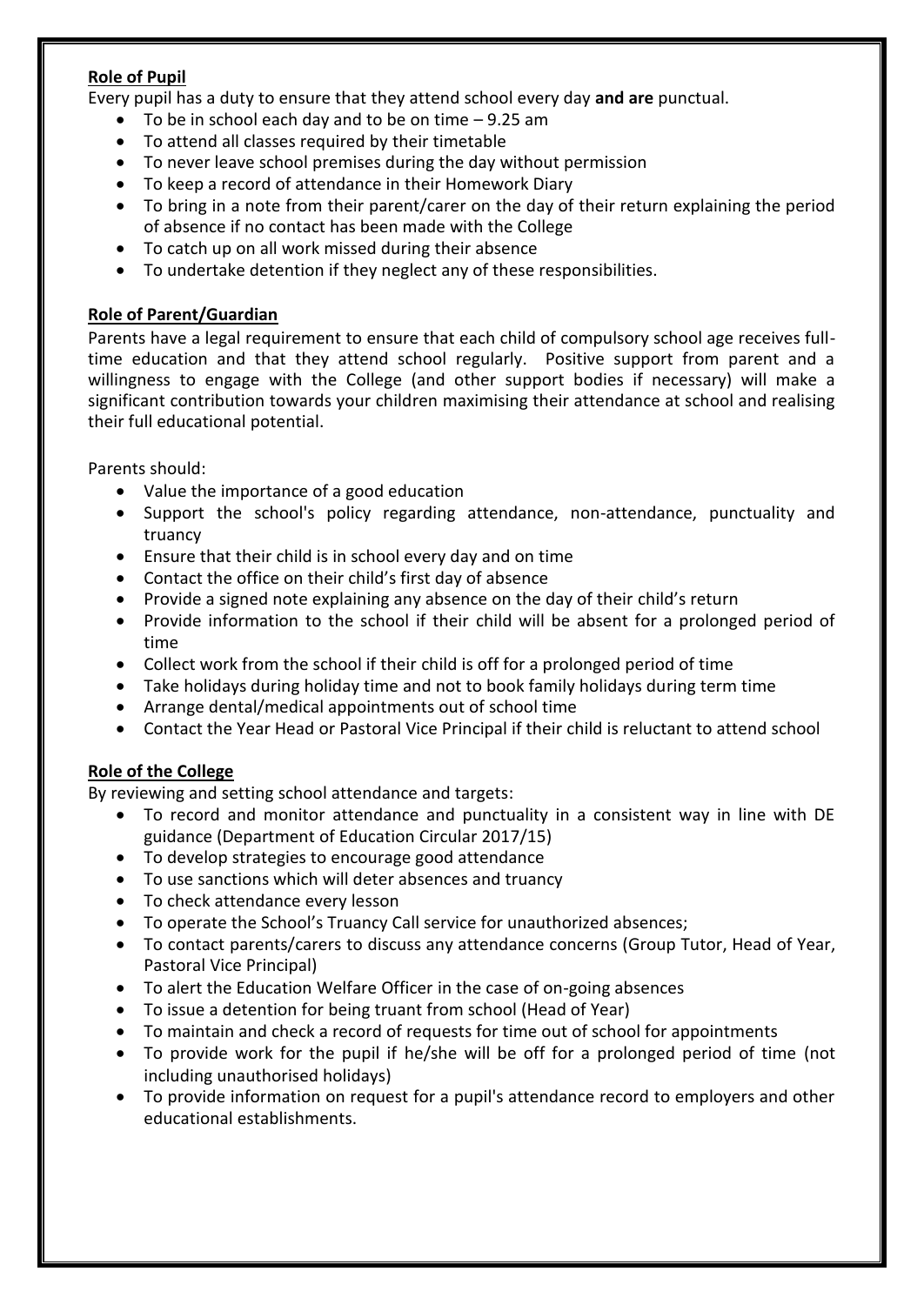#### **Role of the Year Head**

- Monitor attendance and punctuality
- Use positive incentives to encourage pupils to improve/maintain good attendance
- Work closely with Parents, Education Welfare Office, Group Tutors and the Pastoral Vice Principal
- Interview individual pupils/parents regarding attendance when and where necessary.
- To organise detention for those pupils who are persistently late, or who truant school.

#### **Role of the Education Welfare Service**

The Education Authority, through the Education Welfare Service, has a legal responsibility to make sure that parents meet their responsibility towards their child's education. Regular attendance is an essential requirement for educational results and where attendance difficulties exist or a pupil's attendance falls below 85%, Education Welfare Service (EWS) will support staff and parents in developing and implementing strategies to address or improve school attendance.

#### **Monitoring Pupil Attendance - Lesson Monitor**

Staff monitor lesson attendance through the use of the computerised SIMS system 'Lesson Monitor'. This programme allows each class teacher to mark the attendance register at the beginning of each lesson using the following Coding System:

| Code | <b>Reason</b>                          |
|------|----------------------------------------|
|      | Present: $/ = A.M.$ $\ge P.M.$         |
| A    | Artistic Endeavour                     |
| B    | Bereavement                            |
| C    | Suspended                              |
| F    | Family Holiday (agreed)                |
|      | Illness                                |
|      | Late                                   |
| М    | <b>Medical/Dental Appointments</b>     |
| N    | No Reason Yet Provided for Absence     |
| O    | <b>Other Exceptional Circumstances</b> |
| P    | <b>Approved Sporting Activity</b>      |
| R    | Religious Observance                   |
| S    | <b>Study Leave</b>                     |
| v    | <b>Educational Visit</b>               |
| W    | <b>Work Experience</b>                 |
| Y    | <b>Exceptional Closure</b>             |
| 1    | AEP (EA)                               |
| 2    | Home/Hospital Tuition (EA)             |

Through Lesson Monitor, teachers can check pupils' attendance from the previous lessons. If a pupil is absent from the current lesson, without a valid reason, the teacher will contact the main office and email the pupil's Year Head and SLT. The class teacher will record an **N** code in Lesson Monitor. The **Head of Year** will follow up on the absence.

A pupil should only be absent from class if the reason is authorised. An authorised absence will be indicated by a comment on Lesson Monitor.

Authorised absences are recorded as a morning or afternoon away from school for an acceptable reason such as illness, bereavement, attendance at a medical or dental appointment. Unauthorised absences are those which the school does not consider reasonable and for which no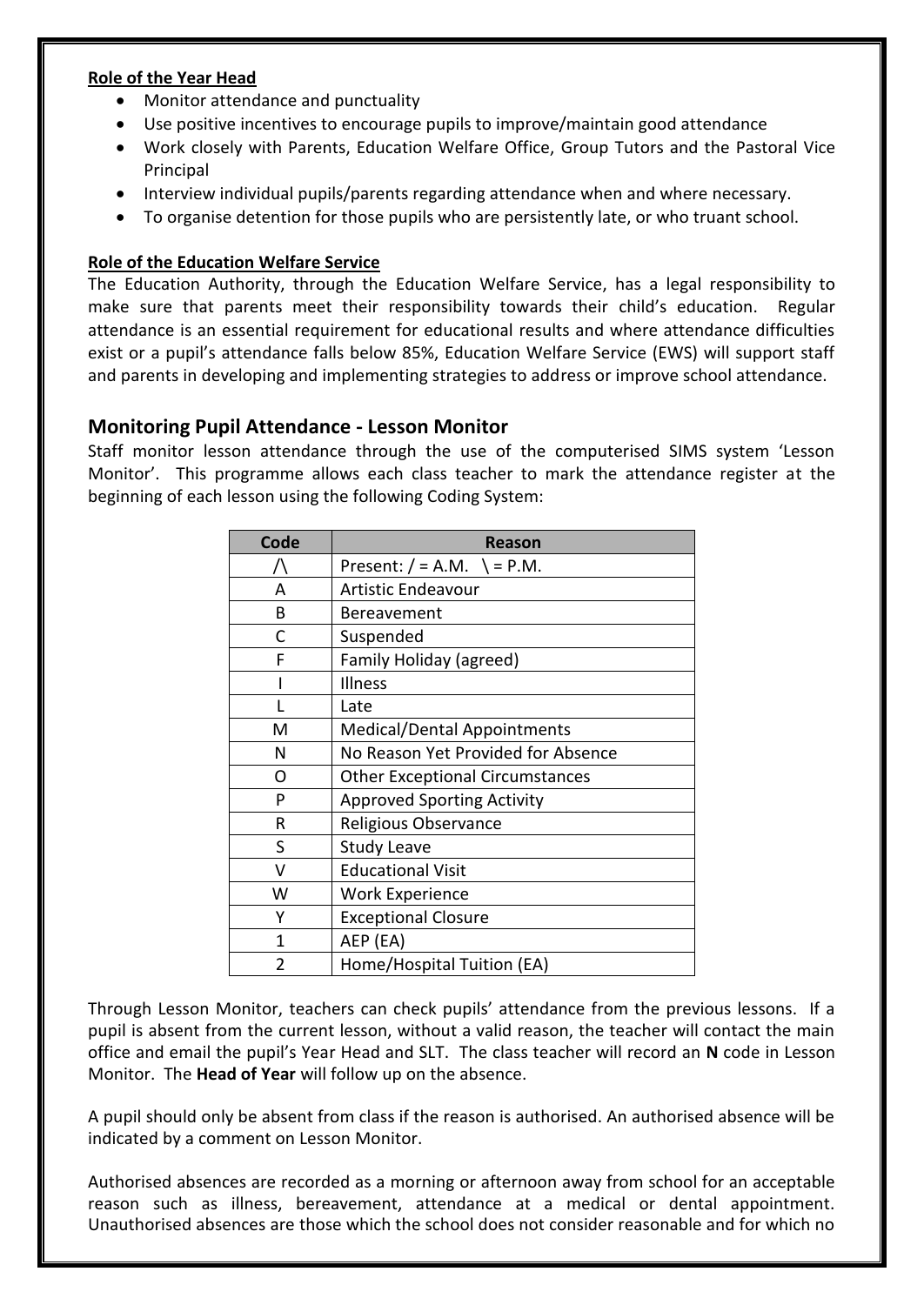permission has been given, for example, truancy, shopping or absences which have not been properly explained.

#### **Positive Measures to Encourage Good Attendance**

- Class registers will be completed accurately by staff at the beginning of each lesson
- Attendance will be closely monitored by Year Heads, Group Tutors and Pastoral Vice Principal
- Termly draws take place for very good attendance in each Year Group Gift Vouchers and **Certificates**
- Text messages of congratulations are sent to parents for pupils who have very good attendance
- A letter from the Year Head is sent to parents if a pupil's attendance is between 85% and 90%
- A review meeting is carried out with the Year Head, Pastoral Vice Principal and pupil, if attendance falls between 85% and 90%
- Regular reviews are carried out and meetings with parents are arranged where necessary
- A very good attendance record will merit a positive and supportive reference to future employers and other educational establishments.

#### **Punctuality/Lateness**

Glastry College places a great deal of importance on the need for all pupils to be punctual and to arrive in school on time. Any pupil who arrives late to school **must** immediately go to the Reception Office and sign-in.

Pupils who come to school late on a regular basis in any one week (without a valid reason) will be given a lunchtime detention by their Year Head. If the lateness continues the pupil's Year Head will contact the parent/guardian to alert them to lateness. If the late-coming continues the pupil will be placed in after-school detention.

#### **Responding to Non-Attendance and Lateness**

- If no phone call or letter is received from a parent explaining an absence the automated 'Truancy Call' will be activated and will continue contacting the parents until the call is answered or a parent phones the school.
- **In cases of continued non-attendance or lateness the Education Welfare Officer will be alerted by the Year Head or Pastoral Vice Principal and home visits will follow**.

#### **Leaving School During the Day**

If a pupil needs to leave school during the day due to illness or other genuine reason, they must report to their Year Head. The Year Head will then decide whether permission to go home should be granted. All pupils who are going home during the day **must** be collected from school by a parent/guardian, or other relative, and sign out at Reception.

Any pupil who leaves the school premises without carrying out the above procedures will be deemed to be 'truanting' school. The following procedures will follow:

- Parents will be informed that their child is out of school without permission
- The pupil will have a follow-up meeting with their Year Head
- The pupil will receive a detention

Pupils are **NOT** allowed to text parents to come and collect them during the day. The Year Head, School Nurse, Vice Principal or Principal are the only people authorised to give a pupil permission to leave school during the school day.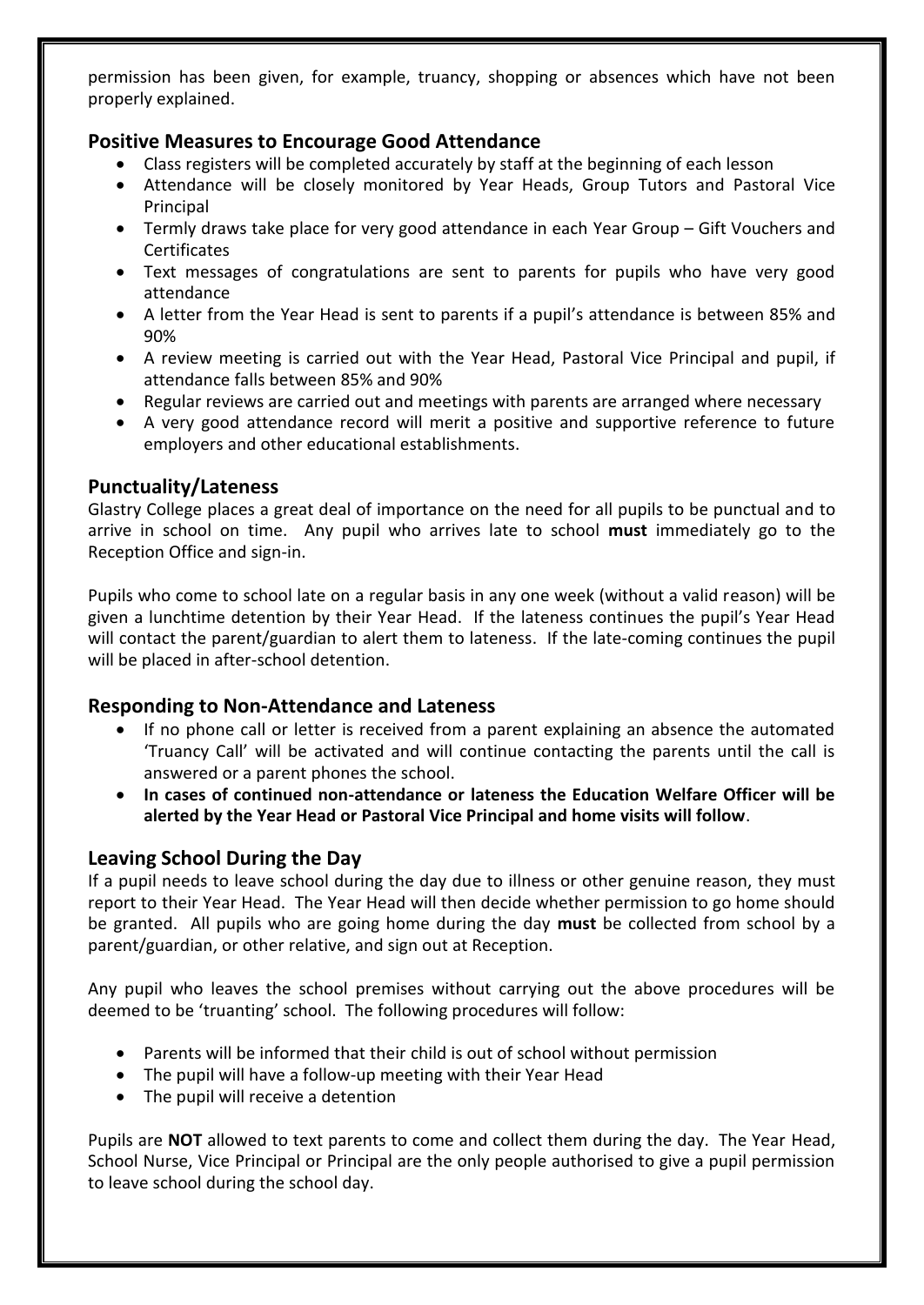#### **Appointments**

**Advance notice of appointments should be given.**

#### **For safety and security reasons a pupil must**:

- During Registration, present a note from their Parent/Guardian to their Group Tutor or Year Head and show their appointment card or note from parent if they have a medical/dental appointment which cannot be arranged after school. The Group Tutor will sign the note and record a code **M** in Lesson Monitor and add a red flag with the details.
- The note should contain:
	- The date and time of appointment
	- The pupil's full name and Registration Group
	- A contact telephone number
	- **Pupils should keep a record of these requests in their Homework Diary**
- The parent/carer must collect their child from Reception
- **Pupils are encouraged to return to College after the medical or dental appointment.**

**Telephone requests** – In an emergency a parent may phone the school requesting that their child be allowed out of school. Such calls will be checked before permission is given.

#### **Parental Request for a Family Holiday During Term-Time**

Parents are requested **NOT** to book a family holiday during term-time. It is recognised that the pupil's learning would be disrupted and it can result in him/her falling behind in their studies. Family holidays during term-time can only be granted in exceptional circumstances: e.g. the holiday is important for the well-being and cohesion of the family unit following a serious or terminal illness, bereavement or other traumatic event (Code **F** will be recorded on Lesson Monitor)

#### **All requests for a holiday during term-time must be submitted in writing to the Principal.**

It is College policy that work will not be provided to the pupil if they are on holiday during term time.

#### **'MISS SCHOOL = MISS OUT"**

**90% attendance sounds good and most parents would be very pleased if their child achieved this in a test. However, this equates to 19 days of absence;**

**3 weeks and 4 days of learning missed, and is deemed as poor by the Dept. of Education.**

#### **Use of External/Support Agencies:**

We acknowledge the importance of a range of external support agencies in promoting and supporting good attendance within the College but also the importance of ensuring that such agencies adhere to the values and ethos of our College.